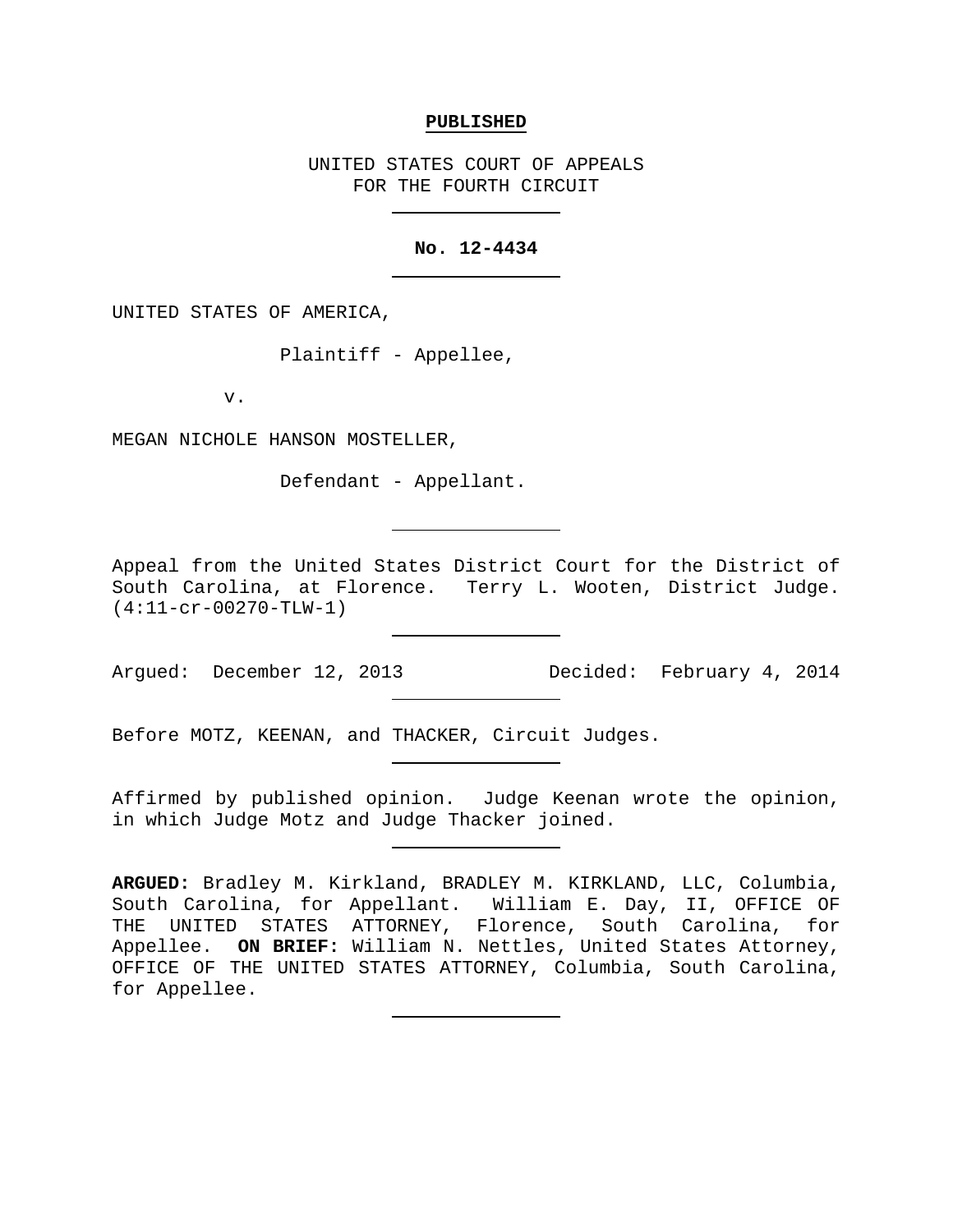BARBARA MILANO KEENAN, Circuit Judge:

Megan Hanson Mosteller was charged with theft of government funds, in violation of 18 U.S.C. § 641. As a result of evidentiary problems occurring during her trial, Mosteller moved for a mistrial, which the district court granted on the condition that she waive her rights under the Speedy Trial Act, 18 U.S.C. §§ 3161 through 3174 (the Speedy Trial Act, or the Act). More than 70 days after the mistrial was declared, the court conducted a second trial, in which the jury found Mosteller guilty of violating 18 U.S.C. § 641. Mosteller did not assert a violation of the Speedy Trial Act in the district court, but alleges on appeal that her rights under the Act were violated.

We hold that although Mosteller's attempt to waive her rights under the Speedy Trial Act was null and void, she is not entitled to assert for the first time on appeal that a violation of the Act occurred. The plain language of the Act requires that a defendant asserting a violation of the Act move for dismissal of an indictment before a new trial begins, or be precluded from seeking such a dismissal. In view of this waiver imposed by statute, we are not permitted to consider Mosteller's argument that her rights under the Act were violated, even under the plain error standard of review. Accordingly, we affirm the district court's judgment.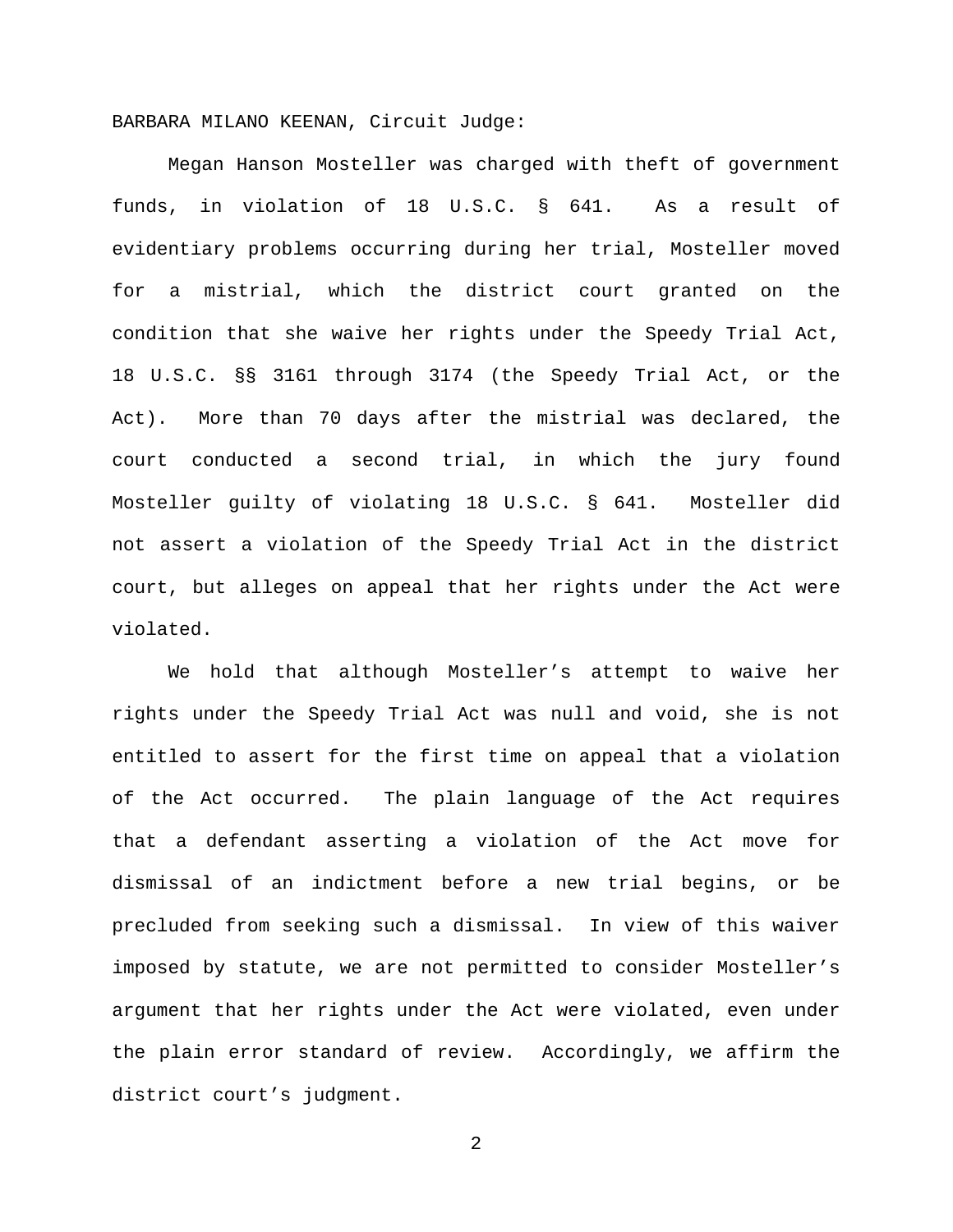In September 2007, Megan and Jeremy Lewis Mosteller, Jr. (Jeremy), a lance corporal in the United States Marine Corps, were married. The couple separated about three months later, and Jeremy committed suicide in March 2008.

I.

After Jeremy's death, Mosteller applied for and began receiving "dependency and indemnity compensation" as Jeremy's surviving spouse from the Department of Veteran Affairs (VA), in the amount of about \$1,100 per month (the surviving spouse benefits). As a condition of receiving this compensation, she was required to inform the VA of any change in her marital status before the age of 57, which event would terminate her entitlement to the surviving spouse benefits. Mosteller also applied for and received about \$3,000 in education benefits reserved for surviving dependents of veterans (the education benefits). Her continued receipt of the education benefits was subject to requirements that she remain unmarried and attend classes. Mosteller was obligated to notify the VA if she ceased attending classes or remarried.

In August 2008, Mosteller married David Robert Redding, Jr. Mosteller did not inform the VA of her change in marital status and continued to receive surviving spouse benefits until October 2010. Additionally, Mosteller did not inform the VA that after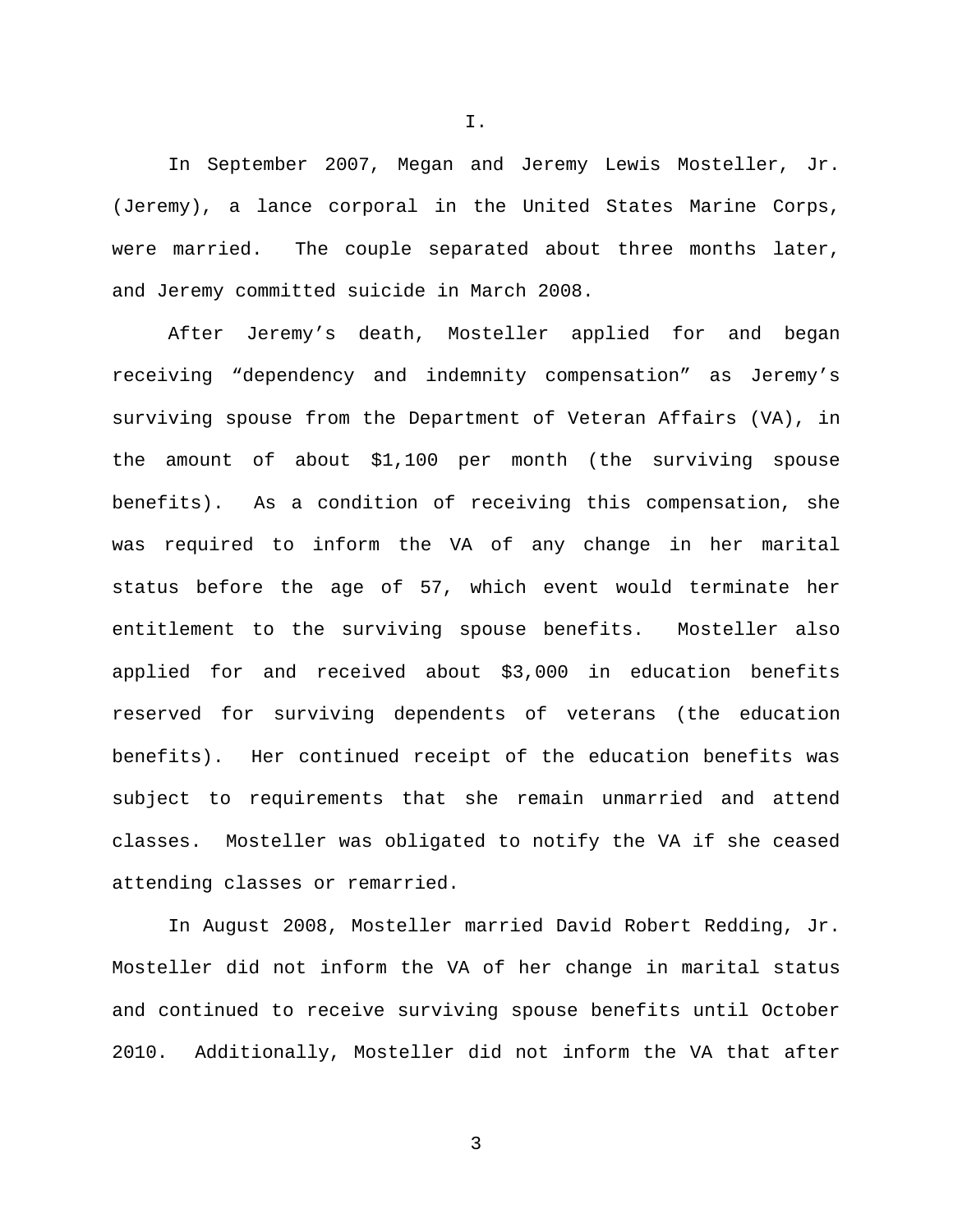receiving the education benefits, she had not attended any classes.

The VA's Office of Inspector General instituted an investigation of Mosteller's receipt of VA benefits. $^1$  $^1$  This investigation led to a grand jury indictment charging Mosteller with one count of theft of government funds. Notably, the indictment charged her with theft of surviving spouse benefits but did not include any reference to the education benefits.

Mosteller's first trial began on November 1, 2011. After a witness testifying on behalf of the government made statements regarding Mosteller's receipt of the education benefits, Mosteller moved for a mistrial on the basis that her receipt of those benefits was not part of the charged conduct. The government opposed Mosteller's motion. Although the district court observed that Mosteller's receipt of the education benefits was outside the scope of the indictment, the court denied the motion for a mistrial and instead struck the testimony concerning the education benefits and offered to provide a curative instruction to the jury. Additionally, the

<span id="page-3-0"></span> <sup>1</sup> Mosteller admitted during an interview with a VA investigator at her residence that she had remarried but continued to receive VA benefits, and that she "underst[ood] that it was wrong to continue to collect" the benefits after remarrying.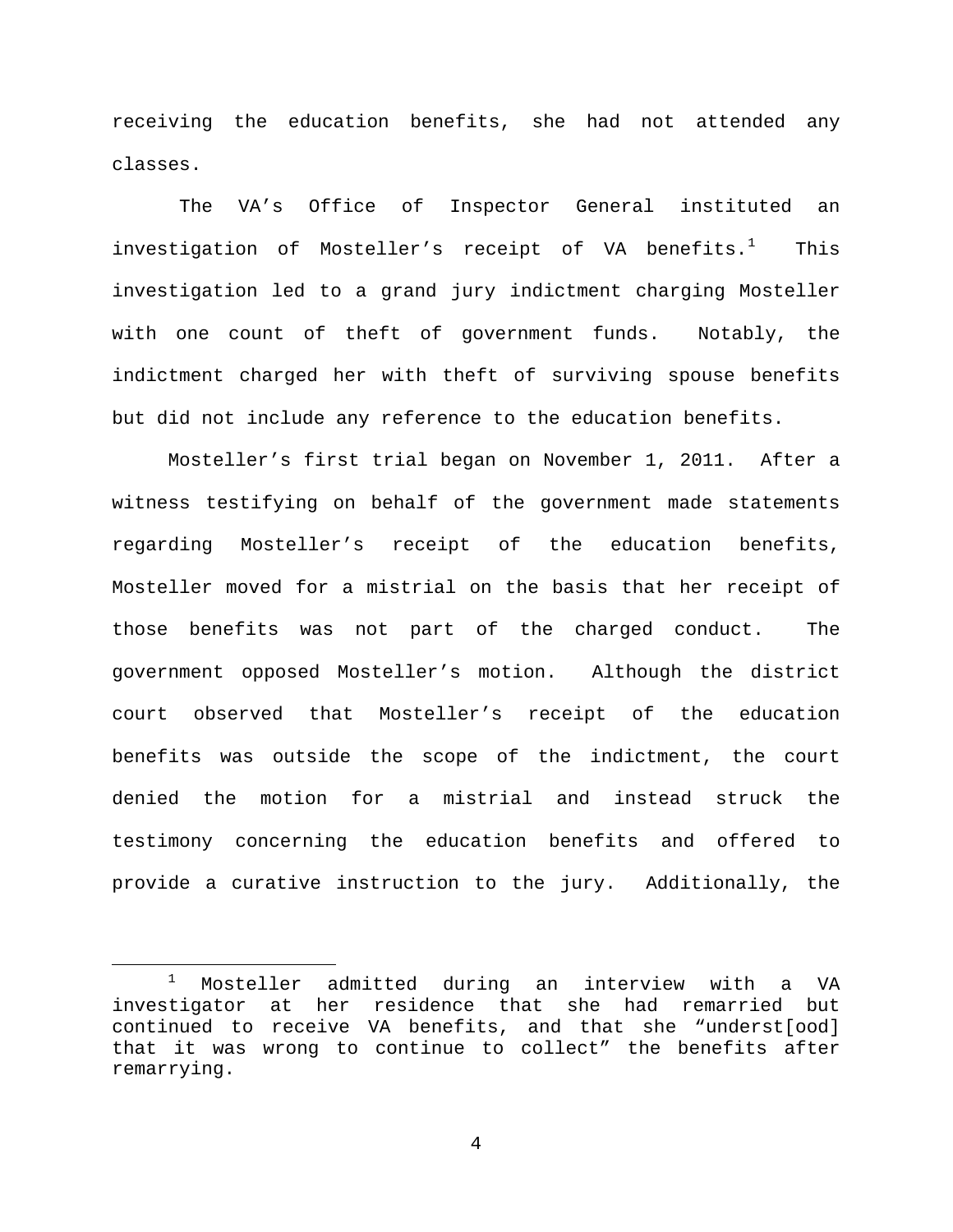government agreed that it would not introduce further evidence relating to the education benefits.

After a recess, however, the government informed the district court that it would be difficult to redact certain exhibits containing information relating to both the surviving spouse benefits and the education benefits. The government withdrew its opposition to Mosteller's motion for a mistrial, and stated that a superseding indictment would be filed if a mistrial was granted. The court stated that it was inclined to grant a mistrial if Mosteller agreed to waive her rights under the Speedy Trial Act until the court's January 2012 term. After the court addressed Mosteller individually, informing her of her rights under the Speedy Trial Act, Mosteller stated that she would waive her rights under the Act as a condition of the court's decision to grant a mistrial. Accordingly, on November 1, 2011, the district court declared a mistrial.

Two weeks later, the grand jury issued a superseding indictment, charging Mosteller with theft of government funds in violation of 18 U.S.C. § 641, based on her receipt of both the education benefits and the surviving spouse benefits. Although Mosteller's second trial began on February 21, 2012, well more than 70 days after the mistrial, Mosteller did not move to dismiss the superseding indictment based on a violation of the Act. The jury convicted Mosteller of the theft charge as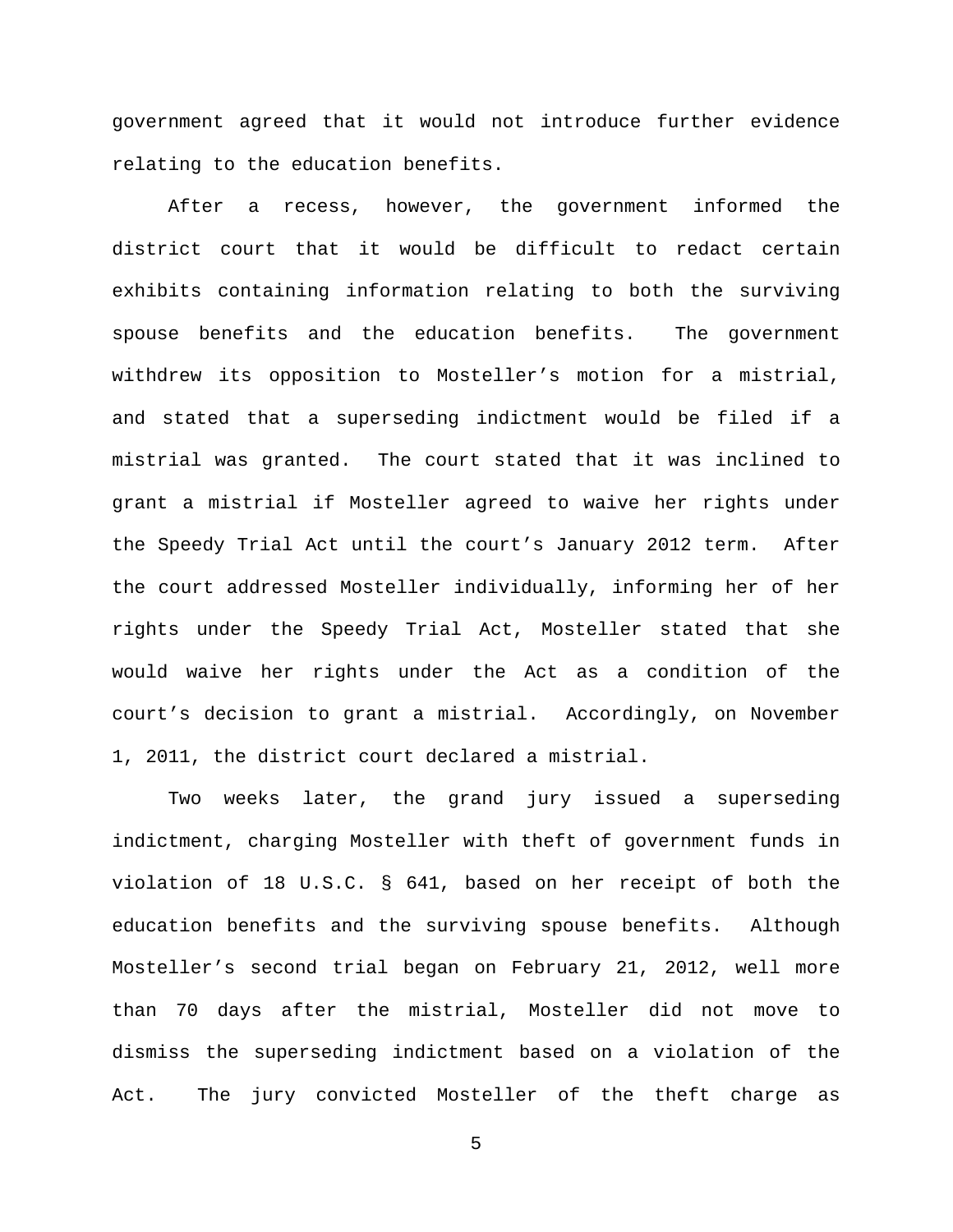alleged in the indictment. The district court sentenced Mosteller to serve a term of 15 months' imprisonment and three years of supervised release, and ordered that Mosteller pay restitution to the government in the amount of \$32,718.62. Mosteller timely filed a notice of appeal.

On appeal, Mosteller's counsel initially filed a brief pursuant to Anders v. California, 386 U.S. 738 (1967), asserting that there were no meritorious issues for appeal but questioning whether Mosteller's rights under the Fifth Amendment's Double Jeopardy Clause were violated. Mosteller filed a pro se supplemental brief contending, among other things, that her rights under the Speedy Trial Act were violated. This Court directed that counsel for the government and Mosteller file supplemental briefs addressing the statutory speedy trial issue.

## II.

Mosteller contends that the district court erred in requiring that she waive her rights under the Speedy Trial Act as a condition of granting a mistrial. $^2$  $^2$  She further asserts that because her second trial began more than 70 days after the mistrial was declared, her rights under the Act were violated

<span id="page-5-0"></span> $2$  Mosteller did not allege at trial, and does not assert on appeal, a constitutional violation of her speedy trial rights under the Sixth Amendment.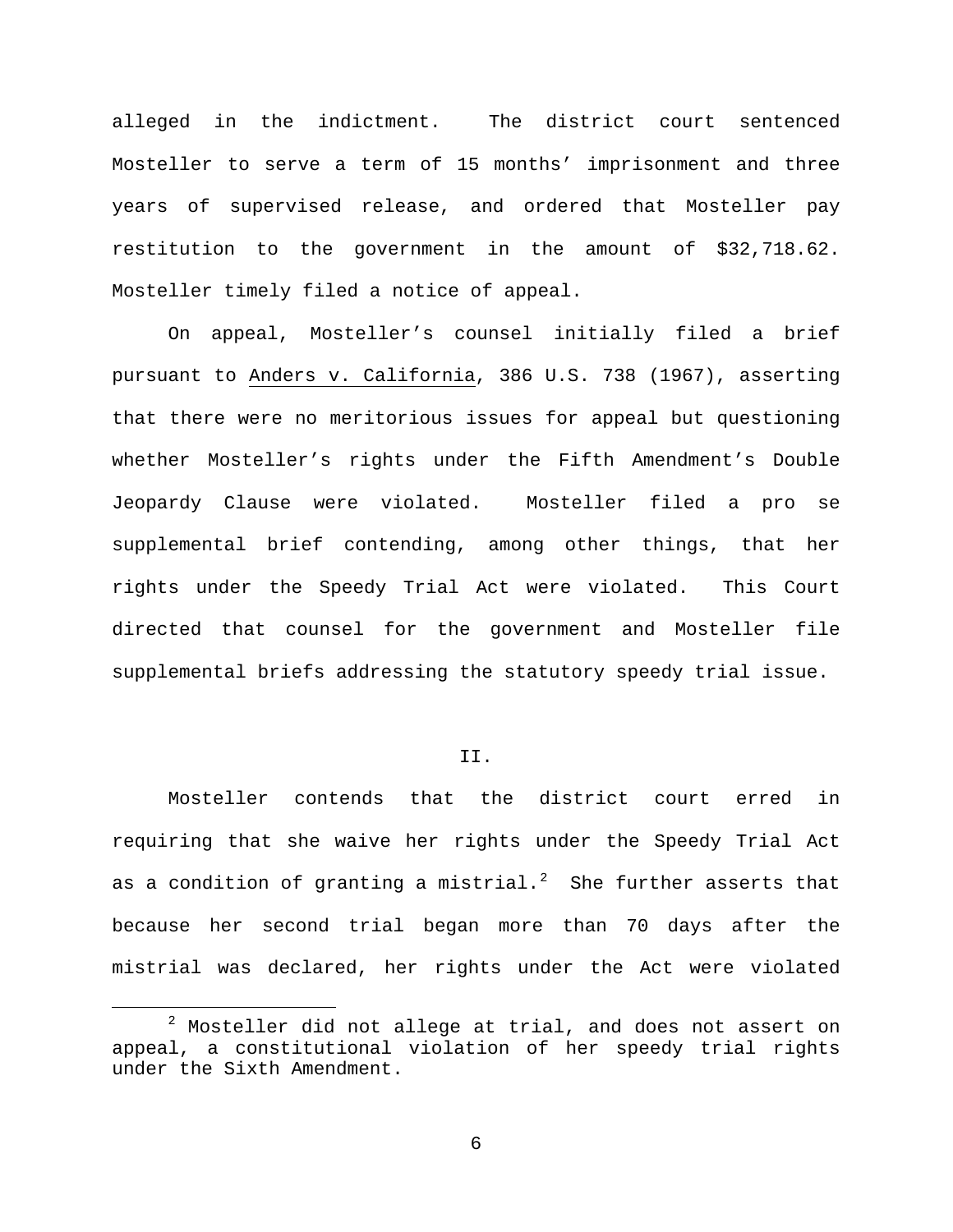and she is entitled to dismissal of the charge against her. Although Mosteller acknowledges that she did not file a motion to dismiss the indictment in the district court, she maintains that this Court should conduct plain error review of her claim on appeal. We disagree with Mosteller's arguments.

The Speedy Trial Act generally requires that a trial begin "within 70 days of the filing of an information or indictment or the defendant's initial appearance." Zedner v. United States, 547 U.S. 489, 497 (2006) (citing 18 U.S.C. § 3161(c)(1)). In the event of a mistrial, the Act provides that a new trial must begin within 70 days "from the date the action occasioning the retrial becomes final."<sup>[3](#page-6-0)</sup> See 18 U.S.C. § 3161(e).

Under the Act, if a defendant makes a timely motion to dismiss, the remedy for a violation of the Act is dismissal of the information or indictment. See 18 U.S.C. § 3162(a)(2) ("If a defendant is not brought to trial within the time limit required by section  $3161(c)$  as extended by section  $3161(h)$ , the information or indictment shall be dismissed on motion of the defendant."). The district court retains discretion to

<span id="page-6-0"></span> <sup>3</sup> Certain periods of delay are excluded from the computation of the 70-day period. See 18 U.S.C. § 3161(h). However, because we conclude that Mosteller's Speedy Trial Act claim is not subject to any appellate review, as discussed below, we do not reach the merits of her argument that notwithstanding the exclusion of certain periods of delay referenced in 18 U.S.C. § 3161(h), the 70-day limitation imposed by the Act was violated.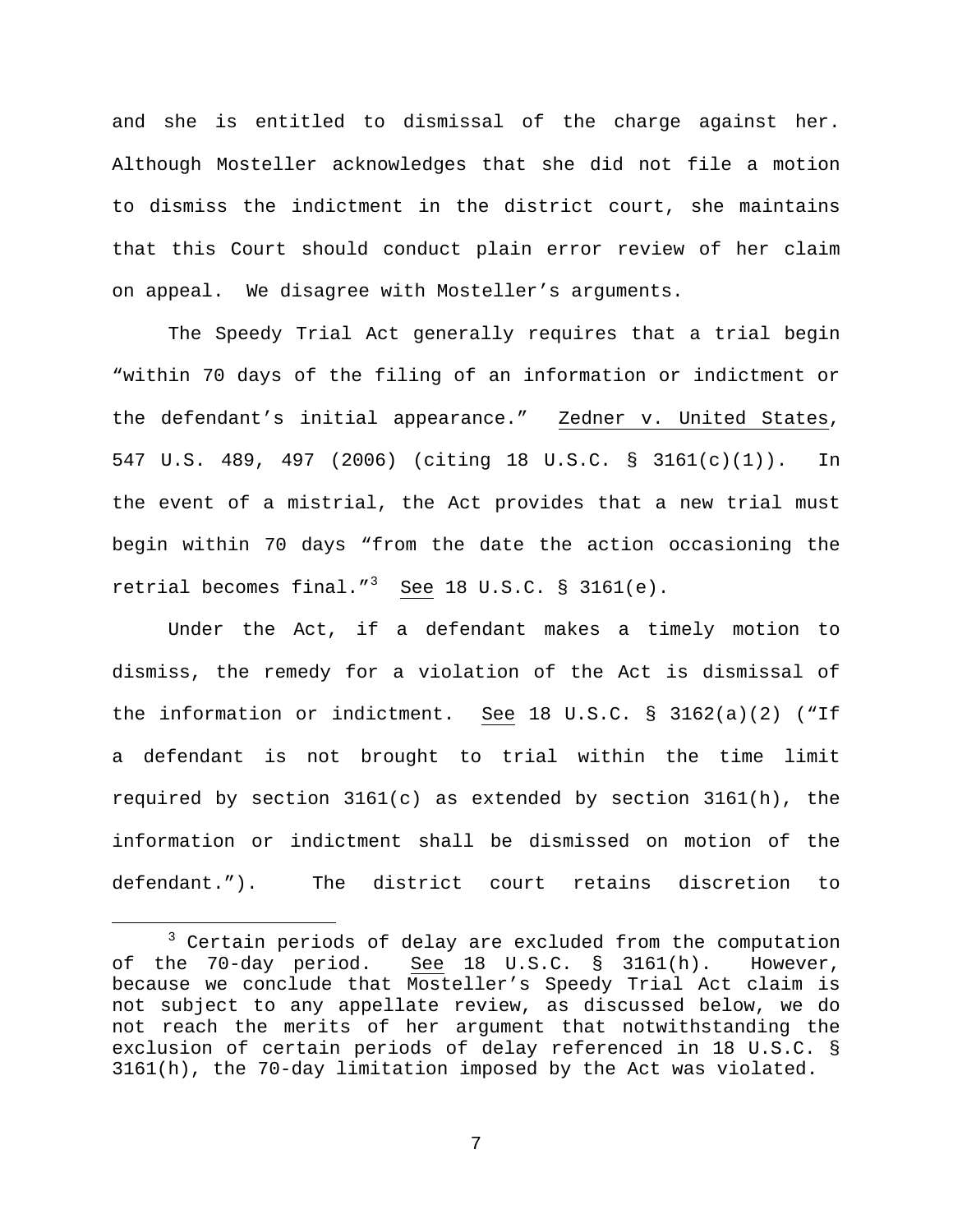determine under the factors set forth in Section  $3162(a)(2)$ whether the dismissal should be entered with or without prejudice. Id. Significantly, the Act contains a provision (the waiver provision) stating that the "[f]ailure of the defendant to move for dismissal prior to trial or entry of a plea of guilty or nolo contendere shall constitute a waiver of the right to dismissal under this section." Id. (emphasis added).

As an initial matter, we agree with Mosteller's argument that the district court erred in requiring that she agree to waive her rights under the Act as a condition of granting the mistrial. Under the holding in Zedner, a defendant may not waive application of the Act for a violation that has not yet occurred. 547 U.S. at 503. The Supreme Court explained that the Act was designed in part to protect a defendant's right to a speedy trial, but also was intended to protect the public's interest in ensuring a speedy trial. Id. at 500-01 (stating that "the Act was designed with the public interest firmly in mind"). As an example, the Court noted that the granting of a continuance under Section  $3161(h)(8)(A)^4$  $3161(h)(8)(A)^4$  must be accompanied by the district court's finding that such resulting delay outweighs

<span id="page-7-0"></span> $4$  This provision is codified as 18 U.S.C. § 3161(h)(7)(A) in the current version of the Act.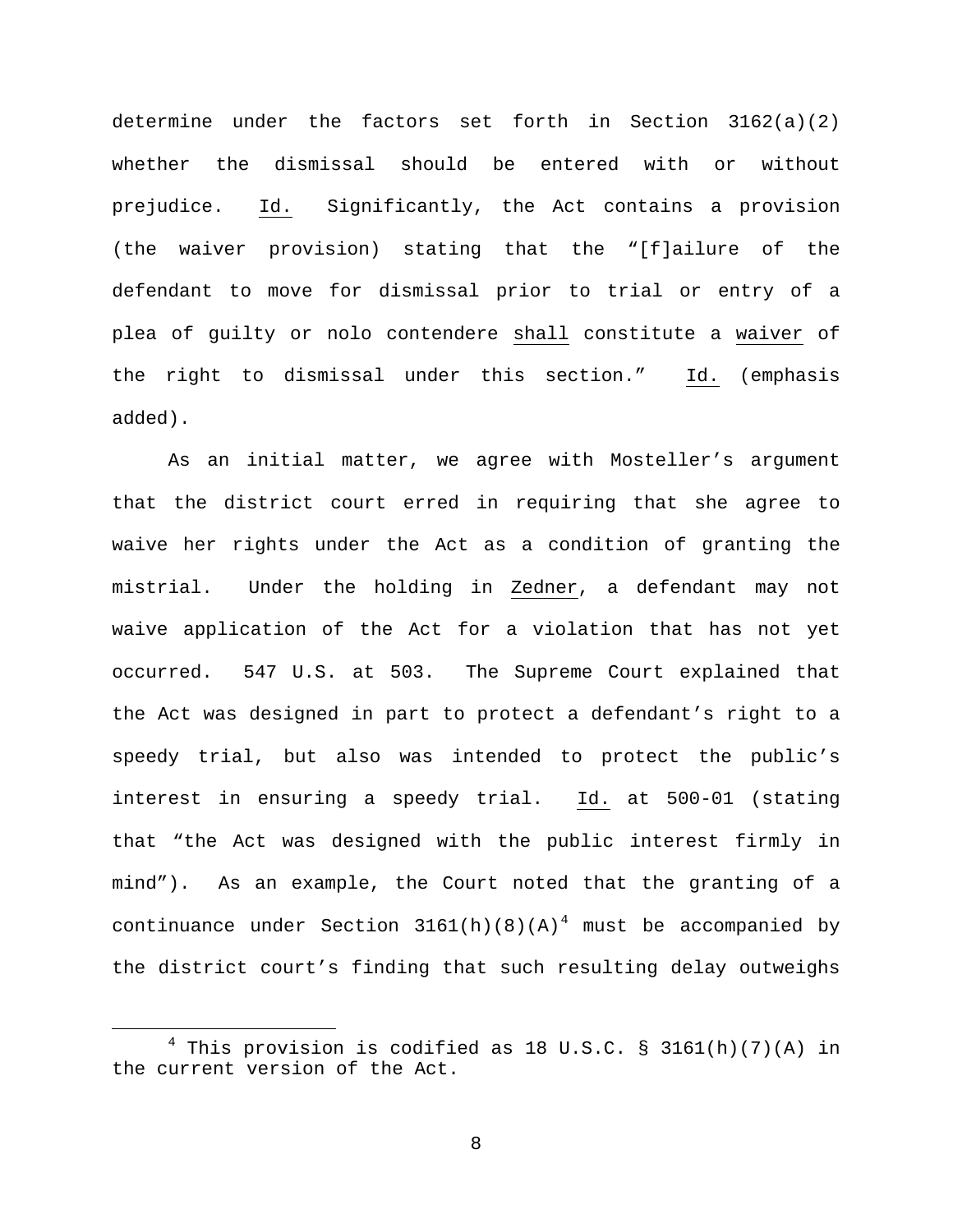both "the best interest of the public" and of the defendant in obtaining a speedy trial. Id. at 501 (quoting 18 U.S.C. § 3161(h)(8)(A)) (emphasis omitted). The Court therefore observed that the public's interest underlying the Speedy Trial Act cannot be served if defendants are permitted to waive their right to assert a future violation of the Act. Id. Based on this reasoning, the Court held that a defendant may not waive future application of the Act. Id. at 503. In view of this holding, we conclude that Mosteller's agreement purporting to waive future rights under the Act was null and void.

In Zedner, the Supreme Court further explained that although a defendant may not waive future application of the Act, a waiver nevertheless will result by operation of the statutory waiver provision if the defendant fails to move to dismiss the indictment before the new trial begins. See id. at 502 (citing 18 U.S.C. § 3162(a)(2)). The Court observed that this statutory waiver provision serves several purposes, including preserving judicial resources by "ensuring that an expensive and time-consuming trial will not be mooted by a latefiled motion under the Act," preventing "undue defense gamesmanship," and assigning to defendants the responsibility of identifying violations of the Act. Id. at 502-03.

We have applied this principle from Zedner and the plain language of Section 3162(a)(2), observing that a defendant's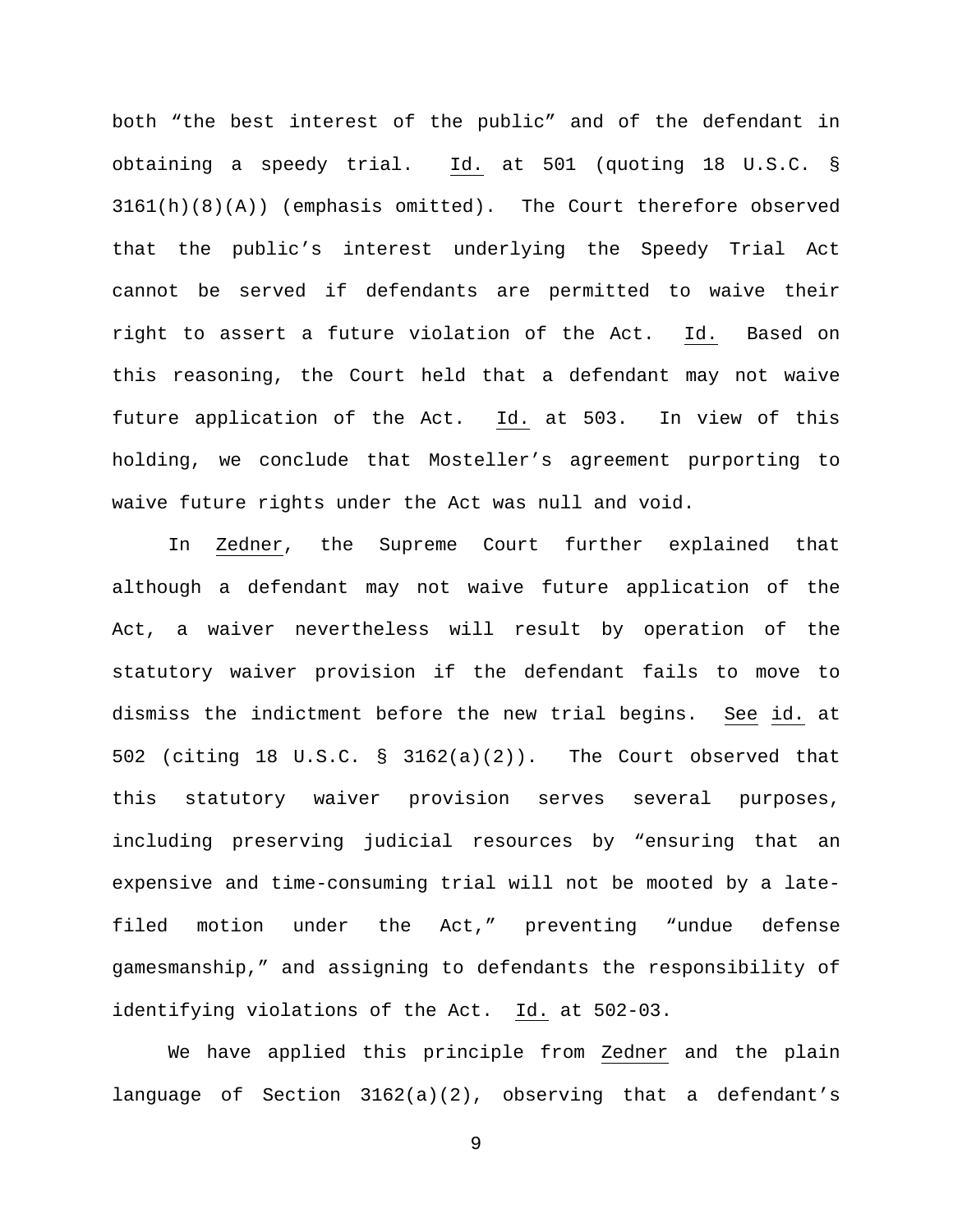failure to make a timely motion to dismiss an indictment before the start of a new trial constitutes a waiver of the defendant's right to assert a violation of the Speedy Trial Act. United States v. Henry, 538 F.3d 300, 304 (4th Cir. 2008); cf. United States v. Cherry, 720 F.3d 161, 165-66 (4th Cir. 2013) (holding that a failure to file a motion to dismiss for a violation of the speedy indictment provision of the Act results in the same outcome, waiver, as a failure to timely raise a violation of the Act's speedy trial provision). To date, however, we have not addressed the question in a published decision whether plain error review is available to consider asserted violations of the Act not timely raised in the district court.

Answering that question here, we hold that plain error review is not available for consideration of Speedy Trial Act claims that were not timely asserted in the district court. This conclusion is required by the express language of the waiver provision, which states that the failure to file a motion to dismiss before trial "shall" constitute a "waiver of the right to dismissal" under the Act. 18 U.S.C. § 3162(a)(2). Under the unambiguous terms of the statute, "waiver of the right to dismissal" is the only possible outcome of a defendant's failure to file a timely motion to dismiss under the Act. Therefore, because Section  $3162(a)(2)$  specifies that such a "waiver" occurs when a defendant fails to timely assert a Speedy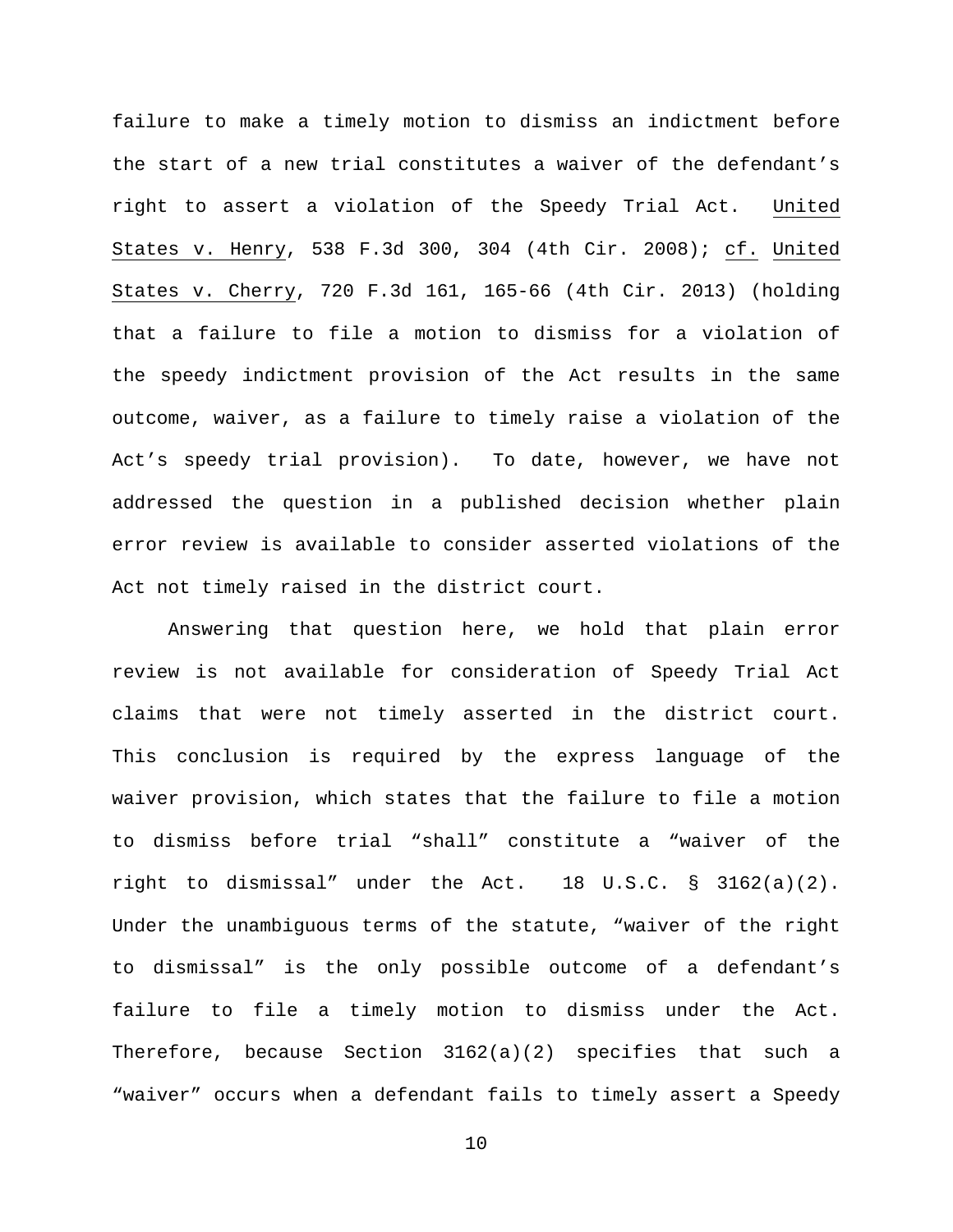Trial Act violation in the district court, we are not permitted to conduct any appellate review, for plain error or otherwise, of Mosteller's claim.

Our holding is in accord with the nearly unanimous views of our sister circuits that have considered this issue. In reaching their respective holdings, our sister circuits also have relied on the express language of Section 3162(a)(2). See United States v. Littrice, 666 F.3d 1053, 1059 (7th Cir. 2012) (rejecting defendant's argument that the court should review for plain error an assertion that the Act was violated, despite defendant's failure to move to dismiss in the district court); United States v. Abad, 514 F.3d 271, 274 (2d Cir. 2008) (per curiam) (same); United States v. Spagnuolo, 469 F.3d 39, 46 (1st Cir. 2006) (same); United States v. Gamboa, 439 F.3d 796, 804 (8th Cir. 2006) (same); United States v. Gomez, 67 F.3d 1515, 1519-20 (10th Cir. 1995) (same); see also United States v. Reagan, 725 F.3d 471, 486-87 (5th Cir. 2013) (declining to consider defendant's argument that the Act was violated in the absence of a motion to dismiss in the district court, but considering under the plain error standard of review defendant's argument asserting a violation of the Sixth Amendment's speedy trial provision that was not raised at trial); United States v.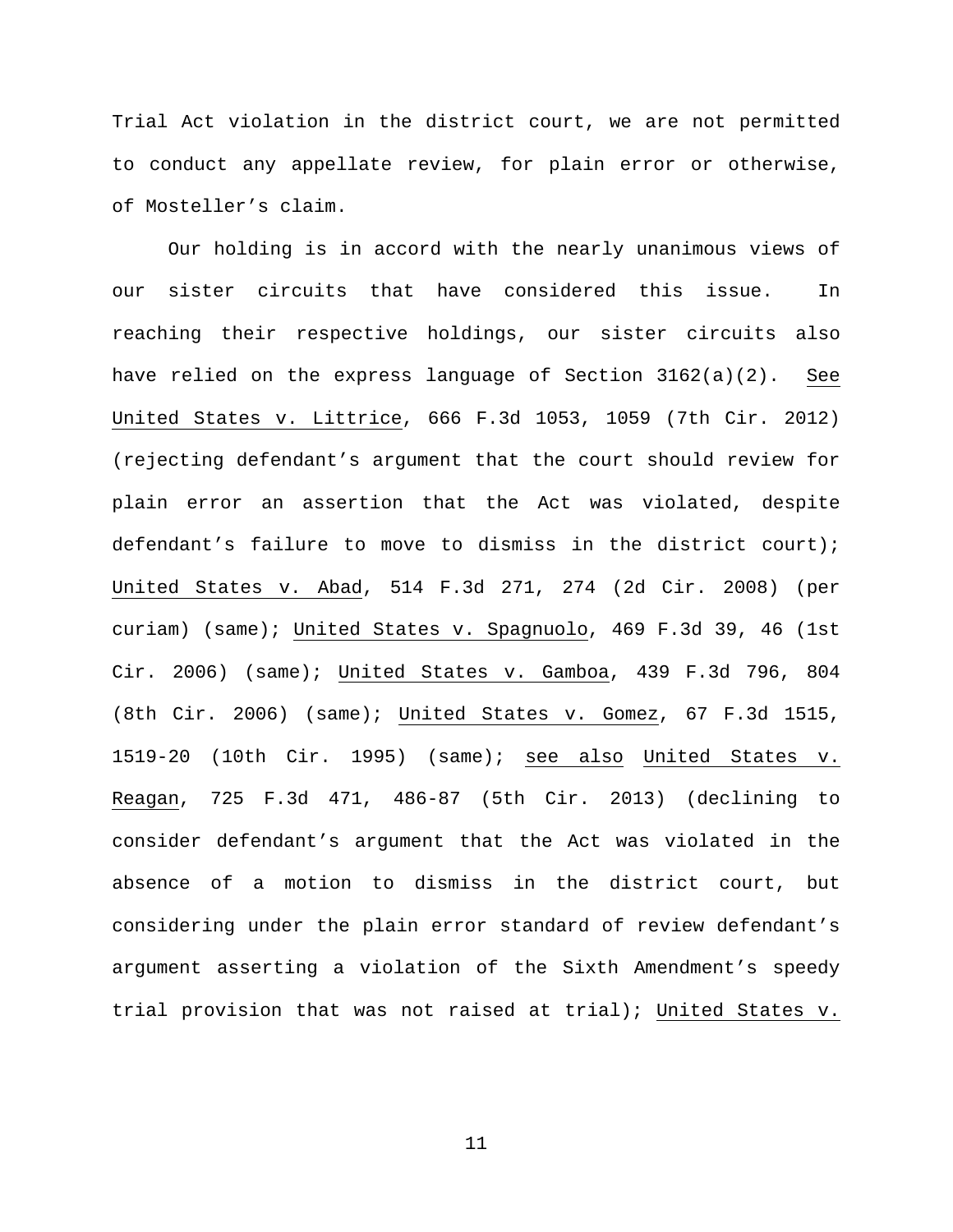<u>McDaniel</u>, 631 F.3d 1204, 1209 n.2 (11th Cir. 2011) (same).<sup>[5](#page-11-0)</sup> <u>But</u> see United States v. Carrasco, 257 F.3d 1045, 1050-53 (9th Cir. 2001) (applying plain error review to Speedy Trial Act claim that was not raised in a motion to dismiss in the district court) (discussed below).

As the Seventh Circuit observed in Littrice, plain error review is unavailable because the express language of Section 3162(a)(2) specifies that a violation not timely asserted before a new trial begins is waived, rather than merely forfeited. 666 F.3d at 1059; see also United States v. Hassebrock, 663 F.3d 906, 912 (7th Cir. 2011) (observing that "the Act sets forth waiver as the sole consequence for failing to assert the claim below"); United States v. Morgan, 384 F.3d 439, 443 (7th Cir. 2004) (the Act is clear that "a defendant's failure to move to dismiss the indictment constitutes a waiver—not a forfeiture—of his rights under the Act"). Similarly, the Tenth Circuit in

<span id="page-11-0"></span> $5$  In addition to the above cases, three other circuits have concluded that a defendant's failure to move for dismissal under the Speedy Trial Act prior to trial results in a waiver of the right to dismissal under the Act. See United States v. Hines, 694 F.3d 112, 117-20 (D.C. Cir. 2012); United States v. Palma-Ruedas, 121 F.3d 841, 855 (3d Cir. 1997), rev'd on other grounds sub nom. United States v. Rodriguez-Moreno, 526 U.S. 275 (1999); United States v. White, 985 F.2d 271, 274-75 (6th Cir. 1993). However, these circuits do not appear to have addressed the issue whether plain error review is available for asserted violations of the Act that were not timely raised in the district court.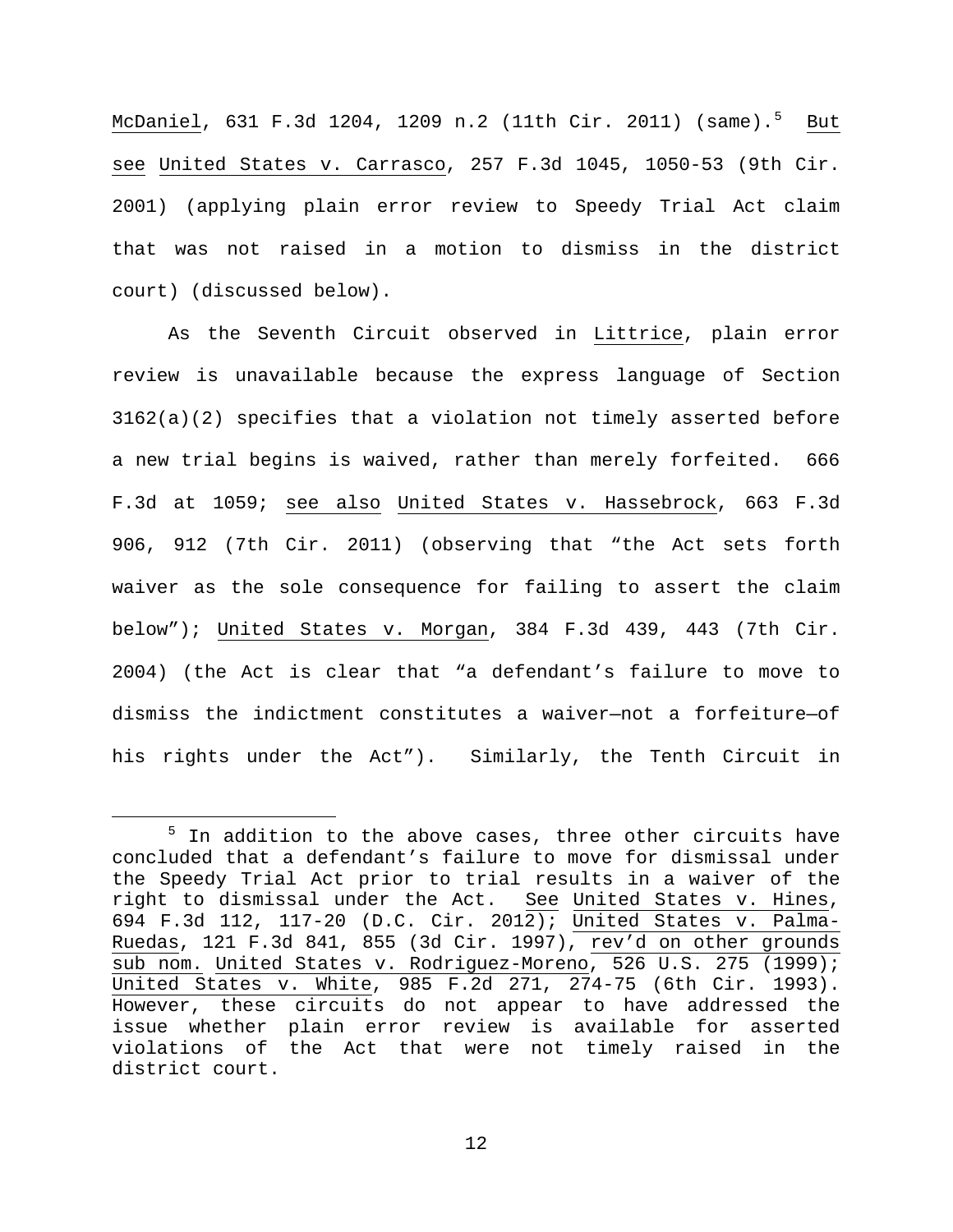Gomez noted that the Act "unequivocally provides" that waiver results from a defendant's failure to move for dismissal prior to trial. $67$  $67$  F.3d at 1520.

We are not persuaded by Mosteller's reliance on the Ninth Circuit's decision in Carrasco, which appears to be the only published federal appellate decision currently permitting plain error review of a claim under the Act that was not timely raised in the district court.<sup>[7](#page-12-1)</sup> In <u>Carrasco</u>, the Ninth Circuit engaged in plain error review of the defendant's argument, but the court did not mention the waiver provision contained in Section  $3162(a)(2)$ , nor did the court engage in any analysis explaining why plain error review was available. See 257 F.3d at 1050-53. Thus, it appears that the issue whether the waiver provision

<span id="page-12-0"></span> $6$  We note that although plain error review is unavailable for speedy trial claims under the Act, a claim under the speedy trial clause of the Sixth Amendment may be reviewed for plain error even if that constitutional claim was not raised below. See United States v. Gearhart, 576 F.3d 459, 462-63 (7th Cir. 2009) (discussing the differences between a Sixth Amendment speedy trial claim and a claim under the  $Act$ ; see generally United States v. Burgess, 684 F.3d 445, 451-52 (4th Cir. 2012) (discussing four-factor balancing test employed in resolving claims under the Sixth Amendment's speedy trial clause). However, as we already have observed, Mosteller has not asserted a speedy trial claim under the Sixth Amendment.

<span id="page-12-1"></span> $7$  Two circuits have criticized their own previous decisions that engaged in plain error review of asserted violations of the Act that were not timely raised in the district court, explaining that such review should not have been conducted. See Abad, 514 F.3d at 274; Morgan, 384 F.3d at 442-43; see also Hassebrock, 663 F.3d at 912.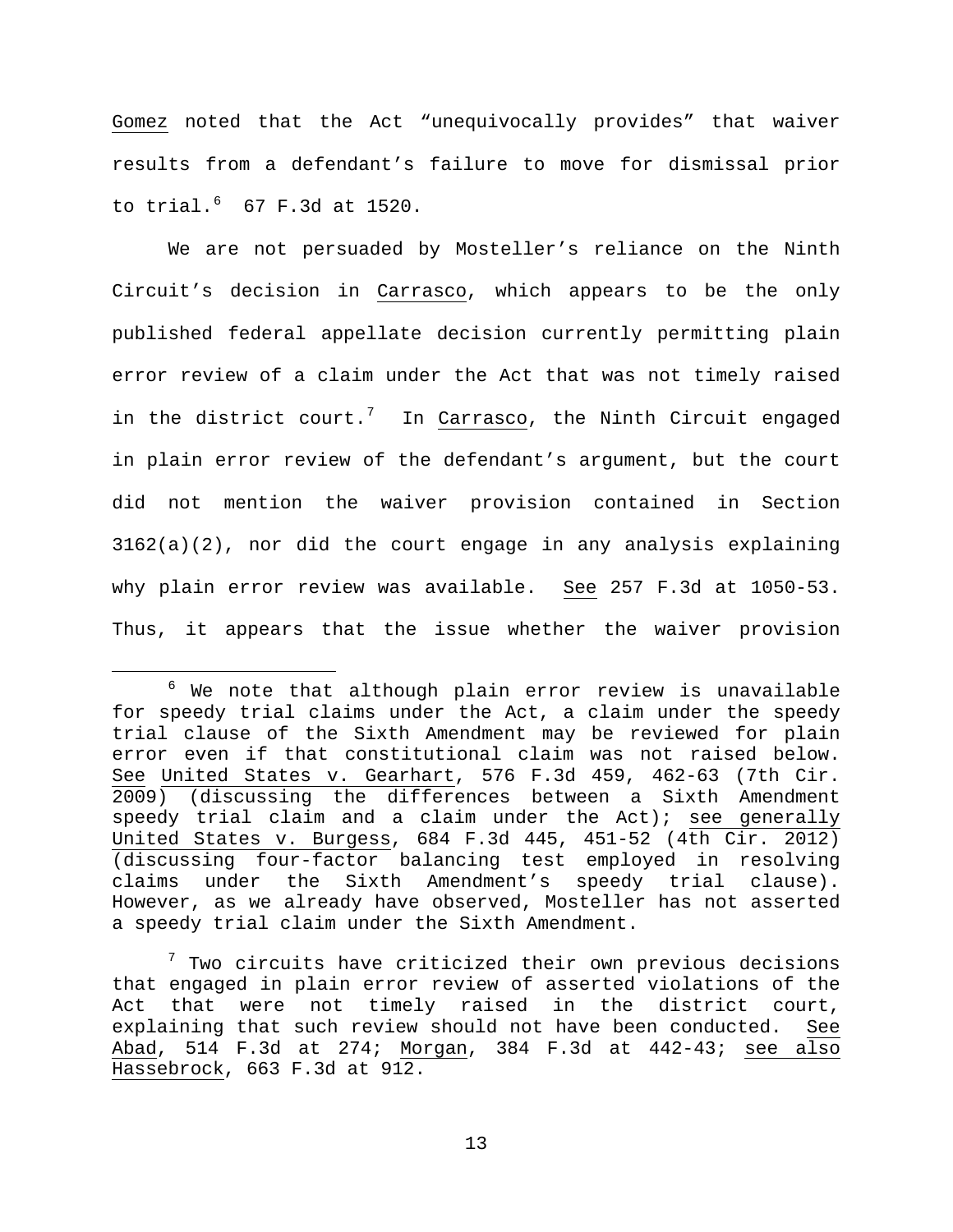precludes plain error review was not presented as an issue by the parties in Carrasco. Accordingly, the Carrasco decision does not persuade us to reach a conclusion different from those of our other sister circuits.<sup>[8](#page-13-0)</sup>

We reiterate that the plain language of Section  $3162(a)(2)$ is unequivocal in requiring that a defendant move for dismissal of an indictment before the beginning of a new trial or suffer a statutorily imposed waiver of rights under the Act. Accordingly, we conclude that we may not review for plain error Mosteller's argument asserting a violation of the Act.<sup>[9](#page-13-1)</sup>

<span id="page-13-0"></span> $8$  We further observe that Mosteller does not argue on brief that the district court's grant of a mistrial on the condition that Mosteller waive her rights under the Act caused her trial counsel's failure to preserve her statutory speedy trial rights before the start of the second trial. Accordingly, we need not consider this issue. See United States v. Al-Hamdi, 356 F.3d 564, 571 n.8 (4th Cir. 2004) (contentions not raised in argument section of the opening brief are abandoned).

<span id="page-13-1"></span><sup>&</sup>lt;sup>9</sup> We have reviewed the issues raised in Mosteller's counsel's Anders brief, and we conclude that the retrial did not result in a violation of the Double Jeopardy Clause, which provides that no person shall "be subject for the same offence<br>to be twice put in jeopardy of life or limb." U.S. Const. to be twice put in jeopardy of life or limb." amend. V. When a defendant moves for a mistrial, the government may retry the defendant without violating the Double Jeopardy Clause unless the government's conduct was "intended to goad" the defendant into seeking the mistrial. Oregon v. Kennedy, 456 U.S. 667, 676 (1982) (citation and internal quotation marks omitted); see also United States v. Smith, 441 F.3d 254, 265 (4th Cir. 2006) (same). Upon our review of the record, we conclude that the government did not intentionally induce Mosteller into moving for a mistrial. Additionally, we have reviewed the other issues contained in Mosteller's pro se (Continued)